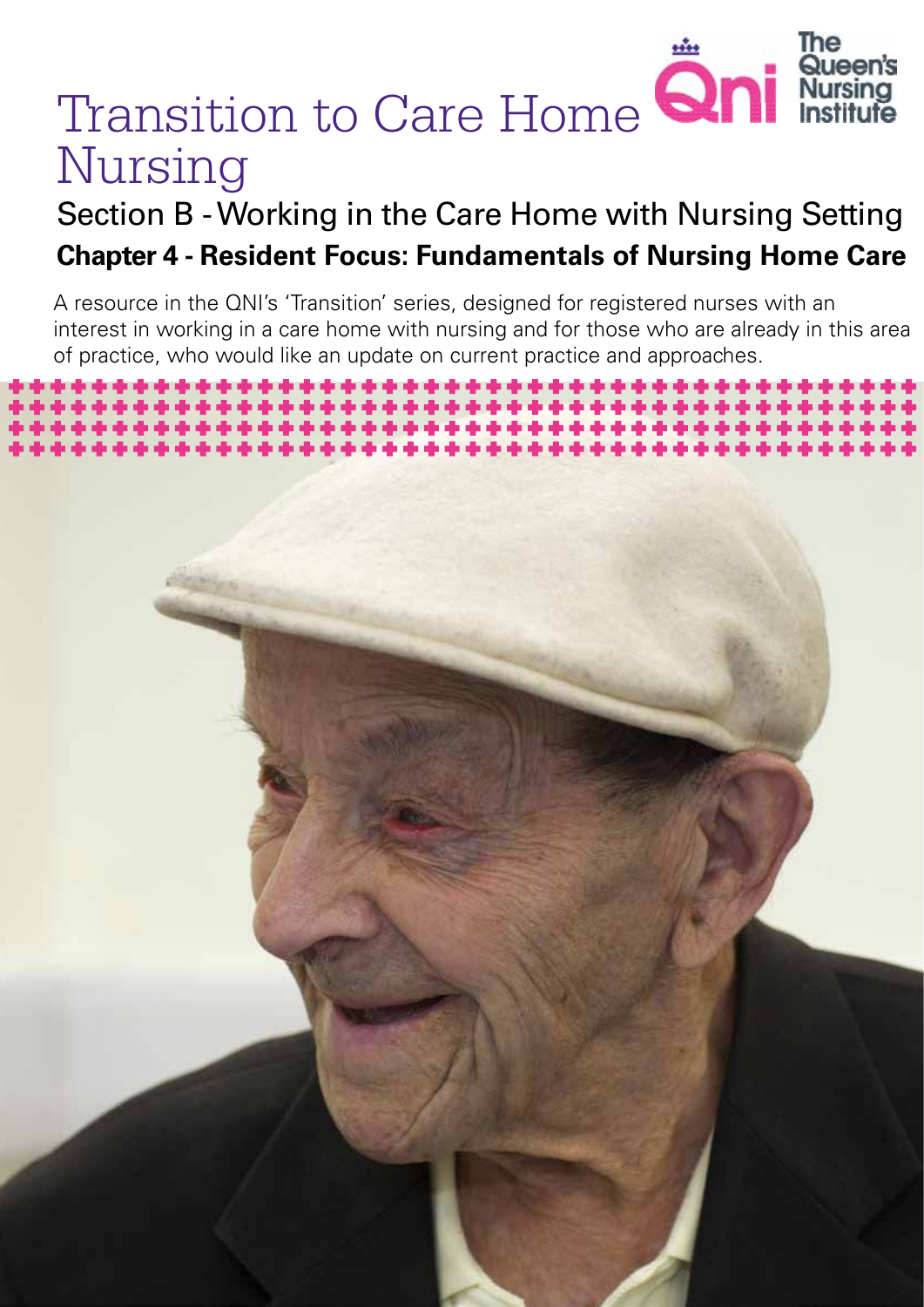# Section B - Working in the Care Home Setting

**Chapter 4** - Resident Focus - Fundamentals of Nursing Home Care

Completing this chapter will enable you to:

- Define Long Term Conditions and their impact on the older person
- Identify common health conditions associated with ageing
- Consider the clinical and nursing skills required
- Understand some of the additional complexity when working with co-morbidity
- Consider the role of the registered care home nurse when caring for residents at the end of life.

## Introduction

As a nurse, working in a care home you will come into daily contact with many residents that are living with one or more Long Term Conditions (LTC). The issue (LTCs) has been at the top of the government's health agenda for many years and now takes up 70% of the health service budget. The NHS Five Year Forward View (2014) notes that managing long term conditions is now a central task for the NHS and makes the case for improved personalised care and support for people with LTCs and their carers. Within the NHS Five Year Forward View it has been acknowledged that there needs to be some major changes within health care systems and delivery of care in order to address the LTC agenda. LTCs are now a central task for the NHS; requiring a partnership with patients over the long term rather than providing single episodes of care. It is generally agreed that services need to be integrated combining NHS, GP and social care services as a way of improving care.

Across England, six identified vanguard sites are working to improve the quality of life of people living in care homes. The enhanced health in care homes (EHCH) model is based on a suite of evidence based intentions, which are designed within and around a care home in a coordinated manner in order to make a difference to residents.

## Practicalities of Nursing People with LTCs

Many care home residents have multiple long-term conditions, which need monitoring and managing over a period. Multiple and sometimes complex symptoms require prompt nursing responses to minimise the impact on a person's quality of life. As a registered nurse, working in a care home it will be important for you to assess your own current knowledge and abilities regarding certain conditions, either as they appear on a daily basis or if you have a particular interest in an illness or condition. It would be useful for you to have some knowledge of local organisations that provide current and up to date information on treatments, initiatives relating to national guidelines and strategies.

As a registered nurse in a care home, you will have to establish your personal authority and assertiveness in order to influence other health and social care professionals, colleagues and patients to promote care. Being assertive means respecting yourself and other people, seeing people as equal to you, not better or less important than you. The goal of this assertive behaviour in this context is to stand up for residents' rights and act as an advocate. Being assertive does not always mean you get what you want, but it can help you achieve a compromise. You will need to develop a deeper degree of self-awareness, selfbelief in your ability to convey information with confidence and conviction.

# Person and Relationship-Centred Approaches to Care

Person-centred care supports people to develop the knowledge, skills and confidence they need to more effectively manage and make informed decisions about their own health and health care.

The Health Foundation has identified a framework that comprises four principles of person-centred care:

- 1. Affording people dignity, compassion and respect
- 2. Offering coordinated care, support or treatment
- 3. Offering personalised care, support or treatment
- 4. Supporting people to recognise and develop their own strengths and abilities to enable them to live an independent and fulfilling life.

Person-centeredness is an approach to practice established through the formation and fostering of healthful relationships between all care providers, service users and others significant to them in their lives. It is underpinned by values of respect for persons (personhood), individual right to self-determination, mutual respect and understanding. It is enabled by cultures of empowerment that foster continuous approaches to practice development<sup>1</sup>.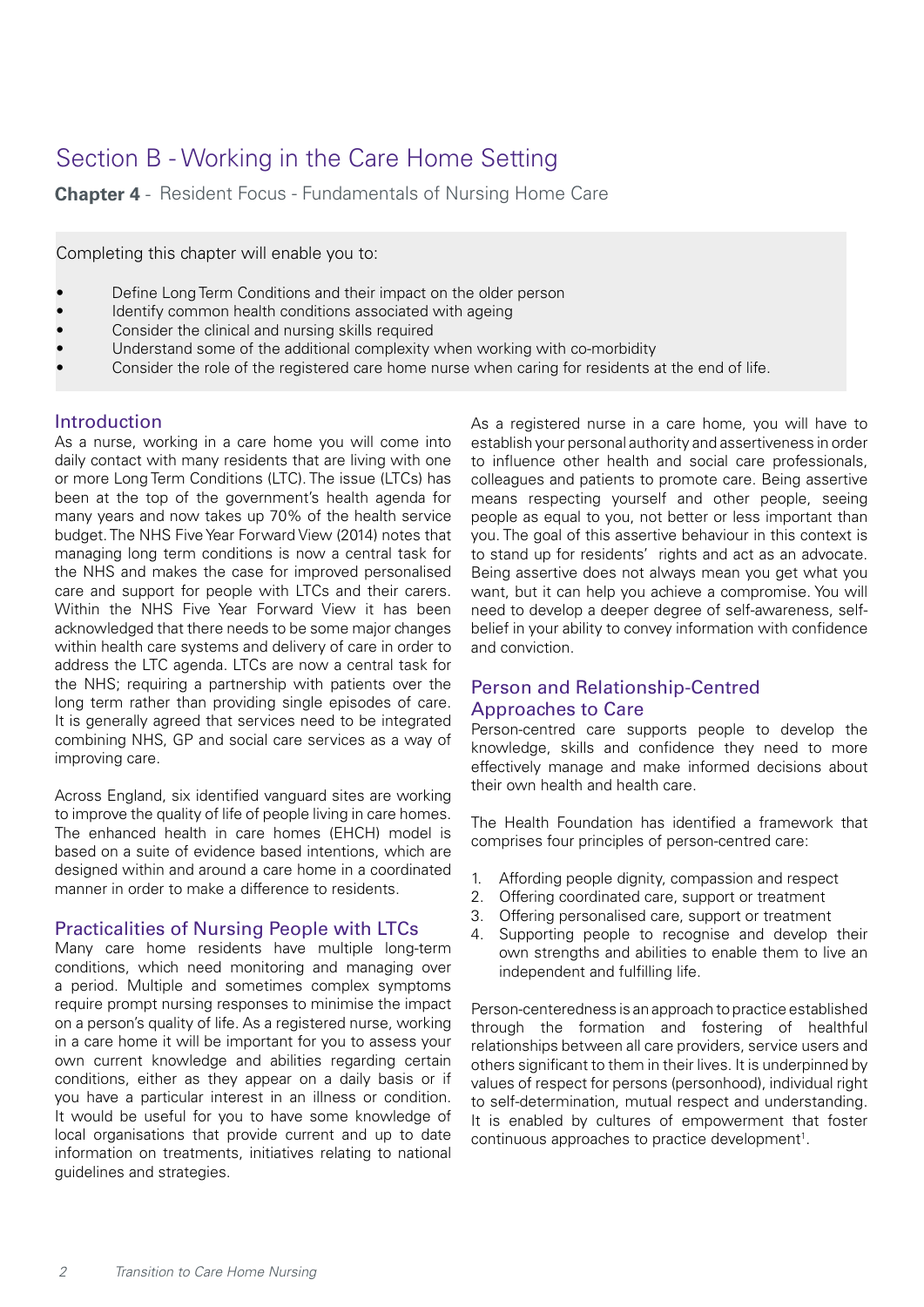#### **Figure 4.1 - Framework for Person-Centred Care (McCormack & McCance (2017, p42)**



underpin 'relationship-centred care' in the Six Senses Framework<sup>2</sup> (2006). These six 'senses' acknowledge the subjective and perceptual nature of the key determinants of care for the three groups of people in the care setting: older people, families and staff. Nolan and his colleagues argue that each of these three groups needs to feel:

- a sense of security (to feel safe);
- a sense of continuity (to experience links and connections);
- a sense of **belonging** (to feel part of things);
- a sense of purpose (to have a goal(s) to aspire to);
- a sense of fulfilment (to make progress towards these goals); and
- a sense of significance (to feel that you matter as a person).

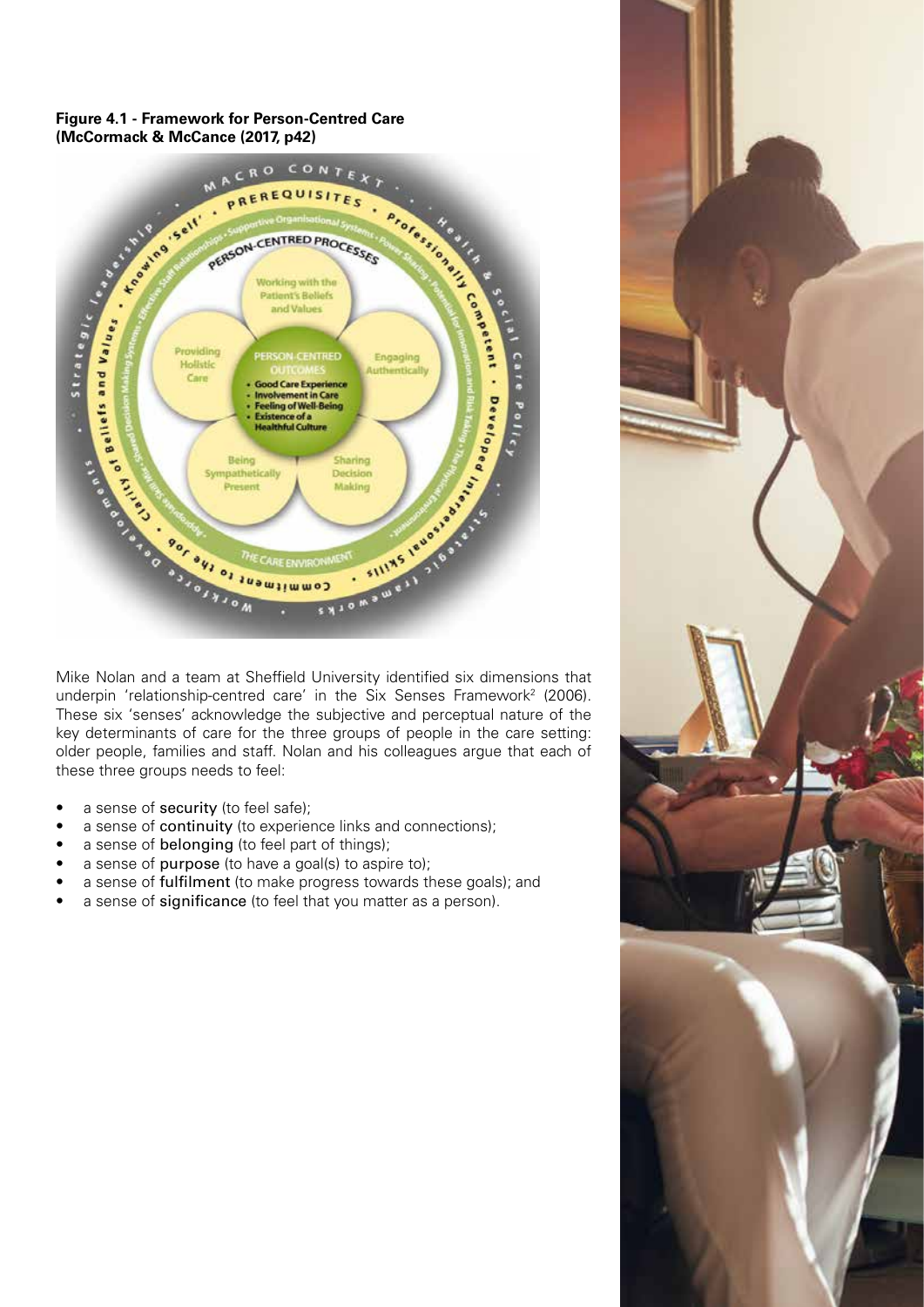II You will have to establish a personal authority and assertiveness in order to influence other health and social care professionals to promote care. influence other health and social care professionals to promote care.

| Type of conditions          | Minor conditions                                                                                              | Acute condi-<br>tions                                                                                                                                                                             | Long term condition                                                                                                                                                                                       | Intervention for preven-<br>tion                                                                                                                                               |
|-----------------------------|---------------------------------------------------------------------------------------------------------------|---------------------------------------------------------------------------------------------------------------------------------------------------------------------------------------------------|-----------------------------------------------------------------------------------------------------------------------------------------------------------------------------------------------------------|--------------------------------------------------------------------------------------------------------------------------------------------------------------------------------|
| Frailty                     | Lethargy<br>Muscle weakness<br>Deteriorating eye-<br>sight<br>Deafness<br>Memory problems<br>Slow mobility    | Falls<br>Cataracts<br>Deafness<br>Delusion<br>Collapse<br>Exhaustion<br>Delirium<br>Malnutrition                                                                                                  | Dementia<br><b>Blindness</b><br>Bed sores<br>Malnutrition                                                                                                                                                 | Recognition of the<br>deteriorating patient                                                                                                                                    |
| Trauma &<br>Orthopaedic     | Strains & sprains<br>Minor head injuries<br>Limb malformation or<br>spasms                                    | Pain<br><b>Hip Fracture</b><br>Fractures<br>Head trauma                                                                                                                                           | Chronic Back Pain<br>Osteoarthritis<br>Osteoporosis<br>Scoliosis                                                                                                                                          | <b>Falls Prevention</b><br>Programme<br>Exercise<br>Awareness of posture                                                                                                       |
| Skin                        | Infestations<br>Infections<br>Foot trauma &<br>injuries Sunstroke<br>Minor injuries, cuts,<br>bruising        | Abscesses &<br>Cellulitis<br>Skin cancers<br>(BCC, SCC &<br>Melanoma)<br>Large open<br>wounds                                                                                                     | Leg Ulcers<br>Pressure sores<br>Psoriasis                                                                                                                                                                 | <b>Sun Awareness</b><br>Hygiene education<br>Clothes /personal<br>washing facilities                                                                                           |
| Respiratory                 | Viral coughs, colds &<br>sore throats<br>Flu                                                                  | Acute lower res-<br>piratory infection<br>Pneumonia -<br>lobar, viral and<br>atypical<br>Influenza<br><b>Tuberculosis</b>                                                                         | <b>COPD</b><br>Asthma<br>Lung Cancer                                                                                                                                                                      | Influenza immunization<br>Pneumonia immunisation<br>TB screening, testing &<br>immunisation<br>Smoking cessation<br>advice<br>Advice on air pollution /<br>breathing exercises |
| Gastrointestinal            | Dental caries<br>Loss of teeth<br><b>IBS</b><br>Gastric Reflux Consti-<br>pation<br>Diarrhoea<br>Haemorrhoids | Oral cancers<br>Dysphagia<br><b>Acute Hepatitis</b><br>A, B, C<br>Peptic Ulceration<br>Acute Pancrea-<br>titis<br>Gastritis<br>Hypoglycaemia<br>Hyperglycaemia<br>Constipation<br><b>Diabetes</b> | Cirrhosis<br>Chronic pancreatitis<br><b>Chronic Hepatitis</b><br>B&C<br>Hiatus Hernia<br><b>Diabetes</b><br>Faecal incontinence<br>Oesophageal, gastric,<br>pancreatic, liver,<br>bowel cancers<br>Stomas | Provision of Oral health<br>information<br>Referral to community<br>dental services/ dietician/<br><b>SALT</b><br>Provision of toothbrush-<br>es/paste<br>Diabetes checks      |
| Immunological/<br>Endocrine |                                                                                                               | <b>Diabetes</b><br>Hypothyroidism<br>Hyperthyroidism                                                                                                                                              | Chronic Viral Hepa-<br>titis<br>Iron deficiency anae-<br>mia<br><b>Rheumatoid Arthritis</b><br>Multiple Sclerosis<br>Coeliac disease<br>Hypothyroidism<br>Vasculitis<br>Lupus                             | Immunisation against<br>preventable infection:<br>Tetanus & Polio<br>Measles, Mumps &<br>Rubella<br>Meningitis<br>Hepatitis A, B<br>Influenza                                  |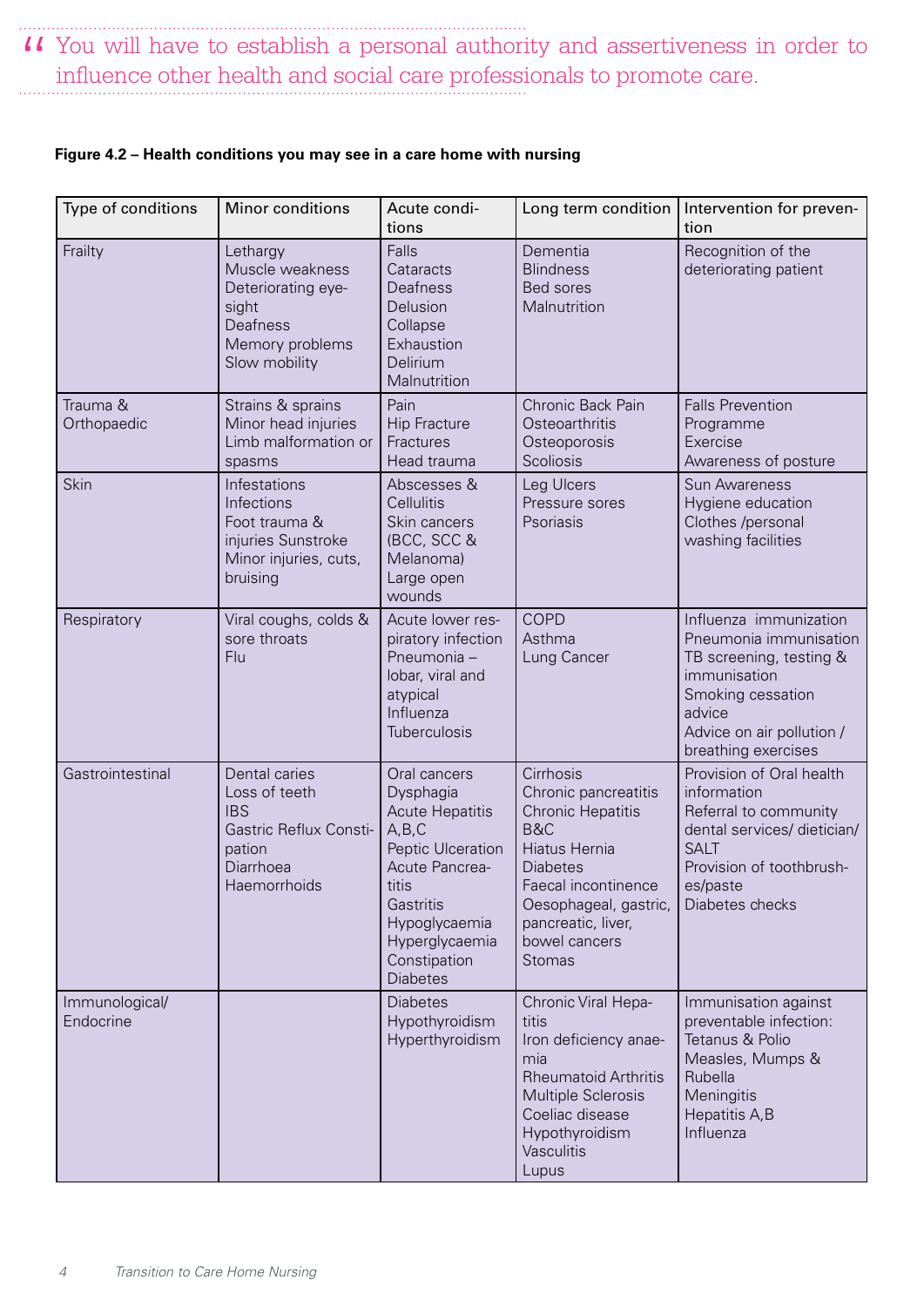| Type of<br>conditions | Minor condi-<br>tions                                                                    | Acute<br>conditions                                                                                                                                   | Long term<br>conditions                                                                                                                                                  | Intervention<br>for<br>prevention                                                                                                                                     |
|-----------------------|------------------------------------------------------------------------------------------|-------------------------------------------------------------------------------------------------------------------------------------------------------|--------------------------------------------------------------------------------------------------------------------------------------------------------------------------|-----------------------------------------------------------------------------------------------------------------------------------------------------------------------|
| Cardiovas-<br>cular   |                                                                                          | Thromboem-<br>bolic events<br>(DVT, PE)<br>Sub-Acute<br><b>Bacterial En-</b><br>docarditis<br>Septicemia<br><b>Stroke</b><br>Myocardial<br>infarction | Venous / arte-<br>rial leg ulcers<br>Coronary Ar-<br>tery Disease<br>Hypertension<br>Cardiomyo-<br>pathy                                                                 | Diet<br>Smoking<br>cessation<br>Exercise                                                                                                                              |
| <b>Urinary Tract</b>  | <b>Urinary Tract</b><br>Infection                                                        | Nephrotic<br>pain<br>Intermittent<br>catheterisa-<br>tion<br>Nereogenic<br>bladder<br>Kidney &<br>bladder<br>stones<br>Prostate<br>Cancer             | Long term<br>catheterisa-<br>tion<br>Urinary<br>Inconti-<br>nence                                                                                                        | <b>Fluid Balance</b>                                                                                                                                                  |
| Neurological          | Unsteady on<br>feet<br><b>Dizziness</b><br>Minor head<br>injury                          | Tinnitus<br>Head trauma<br>due to falls<br>Alcohol-<br>induced or<br>withdrawal<br>seizures<br>Seizure                                                | Alcohol<br>related brain<br>injury (ARBI)<br>Peripheral<br>neuropathy<br>Multiple Scle-<br>rosis<br>Parkinson's<br>Alzheimer's<br>Motor Neu-<br>rone Disease<br>Epilepsy | Falls<br>Prevention<br>Services                                                                                                                                       |
| Gynaecologi-<br>cal   | Vaginal dis-<br>charge<br>Urine leakage<br>Vaginal pro-<br>lapse/ bleeds<br>Constipation | Pelvic In-<br>flammatory<br><b>Disease</b><br>Urinary<br>Incontinence<br>Abdominal<br>pain                                                            | Pelvic In-<br>flammatory<br>Disease<br>Urinary<br>Incontinence                                                                                                           | Surgical<br>Procedure for<br>prolapse<br>Long Term<br>indwelling<br>catheter                                                                                          |
| Alcohol<br>related    | Intoxication<br><b>Unsteadiness</b><br>Risk of 'falls'<br>Accidents<br>Memory loss       | <b>FALLS</b><br>Alcohol relat-<br>ed seizures<br>Pancreatitis<br>Acute hepa-<br>titis<br>Gastritis<br>Peptic<br>Ulceration                            | Peripheral<br>neuropathy<br>Cirrhosis<br>Chronic Liver<br><b>Disease</b><br>Alcohol De-<br>pendency<br>Cancer                                                            | Appropriate<br>sensitive<br>screening<br>Working<br>with resident<br>to explore<br>triggers of<br>drinking<br>Impact of<br>consumption<br>Reduction in<br>consumption |



*Transition to Care Home Nursing 5*

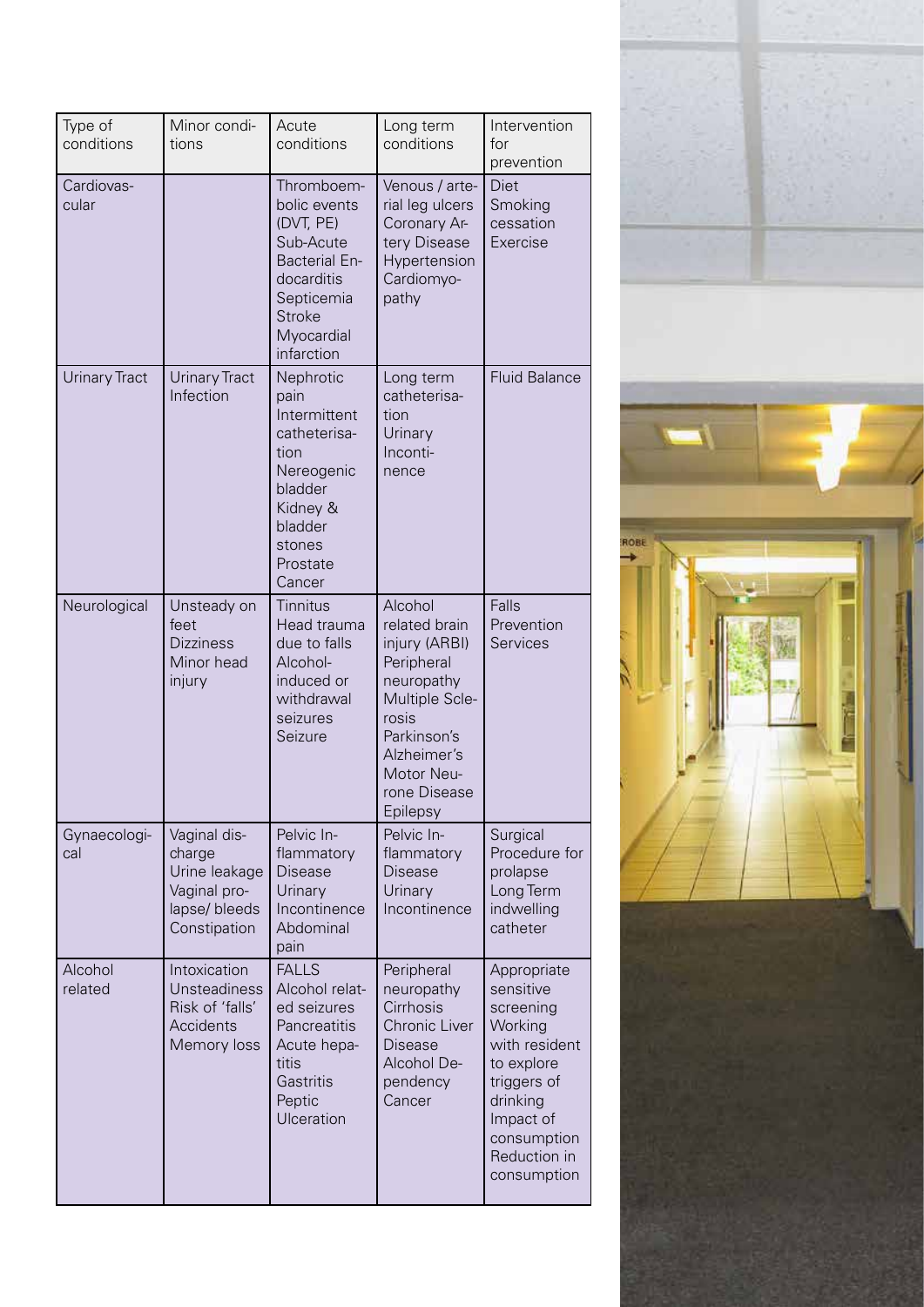# II The impact of sensory loss in the older person cannot be underestimated.

| Type of<br>conditions | Minor conditions                                     | Acute conditions                            | Long term conditions                                                                                                                          | Intervention for prevention                                                                                                    |
|-----------------------|------------------------------------------------------|---------------------------------------------|-----------------------------------------------------------------------------------------------------------------------------------------------|--------------------------------------------------------------------------------------------------------------------------------|
| Mental<br>Health      | Low mood<br>Loneliness<br>Social<br><b>Isolation</b> | Depression<br>Anxiety state<br>Panic attack | Dementia<br>Schizophrenia<br>Psychosis<br>Depression<br>Bi-polar disorder<br>Personality disorder<br>Post-Traumatic Stress<br><b>Disorder</b> | <b>Befriending Service</b><br>Motivational Interviewing<br>Referral to day centre<br>Befriending service<br><b>Mindfulness</b> |

Below are links to voluntary organisation representing people with Long Term Conditions:

- www.alzheimers.org.uk
- www.diabetes.org.uk
- www.bhf.org.uk
- www.blf.org.uk
- www.mndassociation.org
- www.macmillan.org.uk
- www.mind.org.uk
- www.ageuk.org
- www.mssociety.org.uk

#### Working with Older Drinkers

- http://alcoholresearchuk.org/downloads/finalReports/ FinalReport\_0085
- Website: Drink Wise Age Well: https:// drinkwiseagewell.org.uk/message-bottle-openingolder-minds-alcohol-related-harm-dr-tony-rao/

## Clinical and Nursing Skills

## Personal Care

Caring for resident in a care home will allow you as the registered nurse to participate in and oversee the fundamentals of nursing care; this will include developing a holistic approach to personal hygiene, washing and dressing, nutritional needs and toileting. Whilst on the surface you may consider this the domain of the unregistered workforce, it will be crucial for you to develop a knowledge base and expertise in these aspects of care in order to teach the workforce about anticipatory and preemptive caring strategies of this frail and vulnerable group. Whilst delivering basic nursing care it allows an opportunity to develop a relationship with the resident where you will be able to encourage and offer emotional support as well as psychological support.

## Sight and Hearing loss

Vision and hearing loss particularly effects older people and can affect quality of life. Often hearing and sight loss comes on gradually and can be viewed as a natural consequence of ageing; however, the impact of sensory loss in the older person cannot be underestimated. Older people with sensory loss may find it harder to eat a healthy diet, take exercise and socially interact. This can also lead to loneliness and even depression. As a registered nurse, it will be about having a clear understanding and ability to assess the impact of any impairment to help preserve and maintain good quality of life.

#### Guidance in residential care homes:

https://www.actiononhearingloss.org.uk/live-well/ accessibility-guidance/older-people-in-residential-carehomes/guidance-for-residential-care-homes/

#### Oral Health

Another aspect of resident care is the maintenance of good oral health and mouth care. Care staff are required to assist residents with daily oral hygiene and to be able to complete an oral assessment in order to prevent dental decay, gum disease and dental pain.

In Wales there is an All Wales MCRA form for Mouth Care and a team in BCUHB that is training all the care homes in oral health and mouth care by developing champions in the homes and providing support to them.

For more information, go to www.1000livesplus.wales. nhs.uk/home

#### **Dysphagia**

Dysphagia impacts the person with the condition as well as their family members and care providers. Swallowing difficulties can lead to aspiration and reduced oral intake. Aspiration refers to the process when food, drink or medications pass into the trachea (instead of the oesophagus). It is important to highlight that aspiration can be silent and, in some cases it is not obvious when observing a resident during the process of eating or drinking, that the material is going into the trachea rather than the oesophagus. This can lead to more serious complications like pneumonia, malnutrition and dehydration. From a holistic point of view, dysphagia can cause patients to feel socially excluded, particularly at mealtimes when they may see others are eating normal meals. Given the prevalence of dysphagia in residents in care homes, it is important that nurses continually assess to determine if dysphagia is occurring. It is important that dysphagia is recognised and treated early so as to ensure measures are put in place to reduce its effects. 3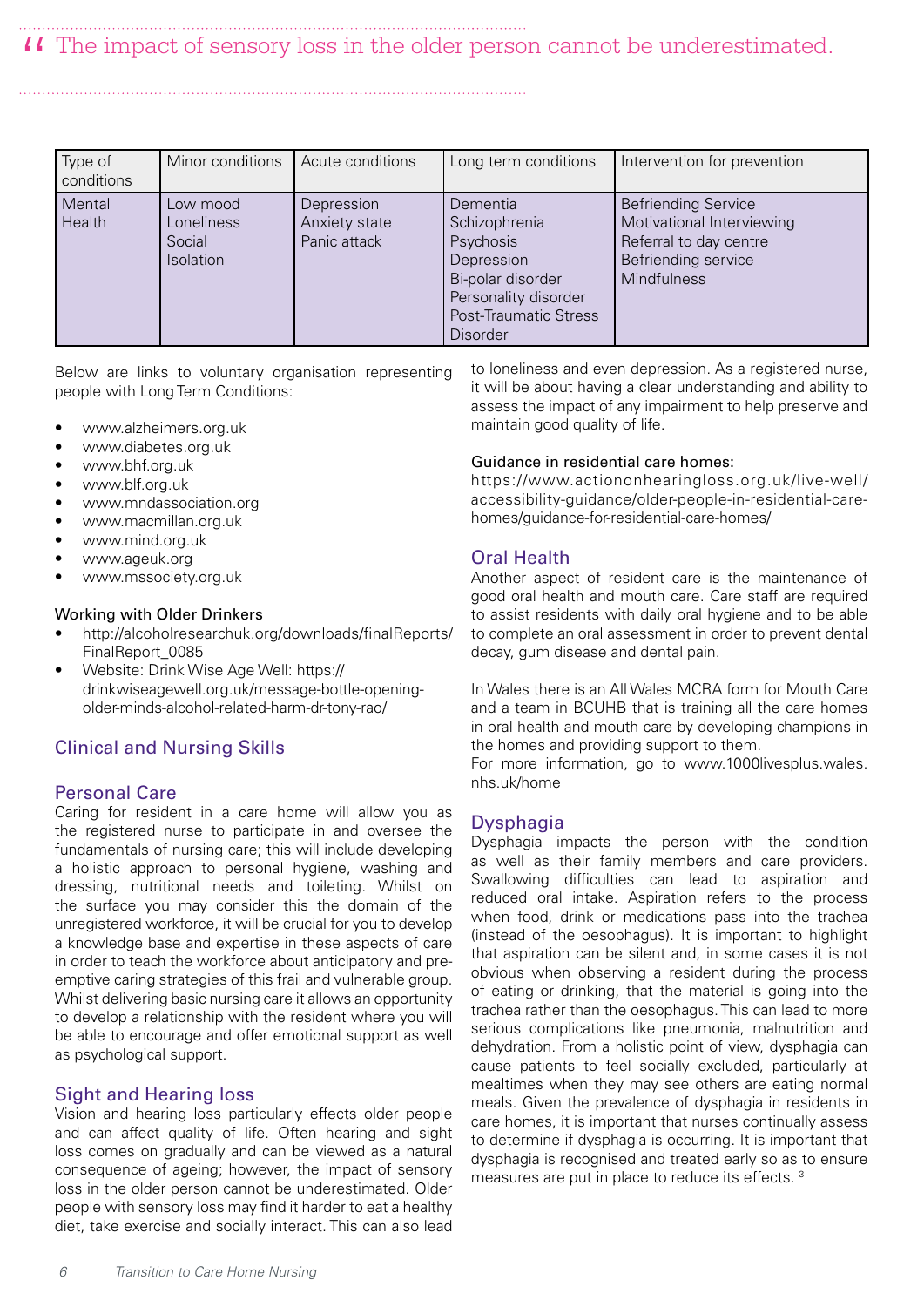## Pressure Ulcers and Skin Integrity

Pressure ulcers affect around twenty per cent of people living in care homes NHSI (2016). Pressure ulcers can develop when a large amount of pressure is applied to an area of skin over a short period of time. They can also occur when less pressure is applied over a longer period of time. The extra pressure disrupts the flow of blood through the skin. Without this blood supply, the affected skin becomes starved of oxygen and nutrients and begins to break down, leading to an ulcer forming. Pressure ulcers tend to affect people with health conditions that make it difficult to move, especially those confined to lying in a bed or sitting for prolonged periods.

According to the Merck Manual, pressure ulcers begin to form in as little as two hours. The sores rapidly advance and cause severe, deep infectious wounds if left untreated. Many nursing interventions and precautions can prevent pressure ulcers from occurring. A person's position should change every two hours to stop ulcers from forming. Changing positions is encouraged when a person is awake and asleep. If a person is bed bound, move the person from lying on his back to the left side, then the right side, and then back to his back.

In Wales they promote the Simple, Safe, Effective technique: www.invacare. co.uk/sites/uk/files/The%2030%20Degree%20tilt.pdf

#### Wound Management

Elderly wound care is a significant and important part of the duties often assigned to nursing home staff. Diabetes and other illnesses can compromise the strength of elderly individual's skin. This can result in a greater susceptibility to sustaining a wound. As a result of older skin's slower rate of healing, elderly wound care is often considered in a context of treating chronic wounds and making sure that they do not get any worse. Instead of aiming for complete eradication of a chronic wound, the approach focuses on managing a chronic wound and keeping overall damage to a minimum.

#### **Figure 4.3 - Wound care difficulties may be caused by:**

**Infection**: An open wound can develop a bacterial infection. If a wound becomes infected, the body will focus on fighting the infection instead of healing the wound.

**Dead Skin:** Also known as necrosis, dead skin around a wound may interfere with the body's ability to heal itself and close the wound.

**Bleeding:** If a wound bleeds on a regular basis, the bleeding may obstruct the body's ability to close the edges of the wound.

Poor Diet: If an elderly individual is not receiving essential nutrients like protein, vitamin C and zinc, then the wound may heal slower.

**Immobility:** Elderly wound care is complicated when a patient is unable to move. Constant friction and pressure can worsen a wound's severity and also cause issues such as ulcers and bedsores.

**Excessive Dryness/Wetness:** In order to maximize the results of elderly wound care, it is important that wounds are neither too dry nor too wet

**Bedsores,** ulcers and other types of wounds require frequent treatment and attention.

Some care homes operate a first dressing or first choice initiative where a list of tried and tested products are used on a wound in the first instance. The aim of this approach is to provide a clinically effective appropriate and cost-effective use of products to manage the vast majority of wounds. The list should be evaluated and updated on an ongoing basis, to reflect innovations in practice and new, evaluated products.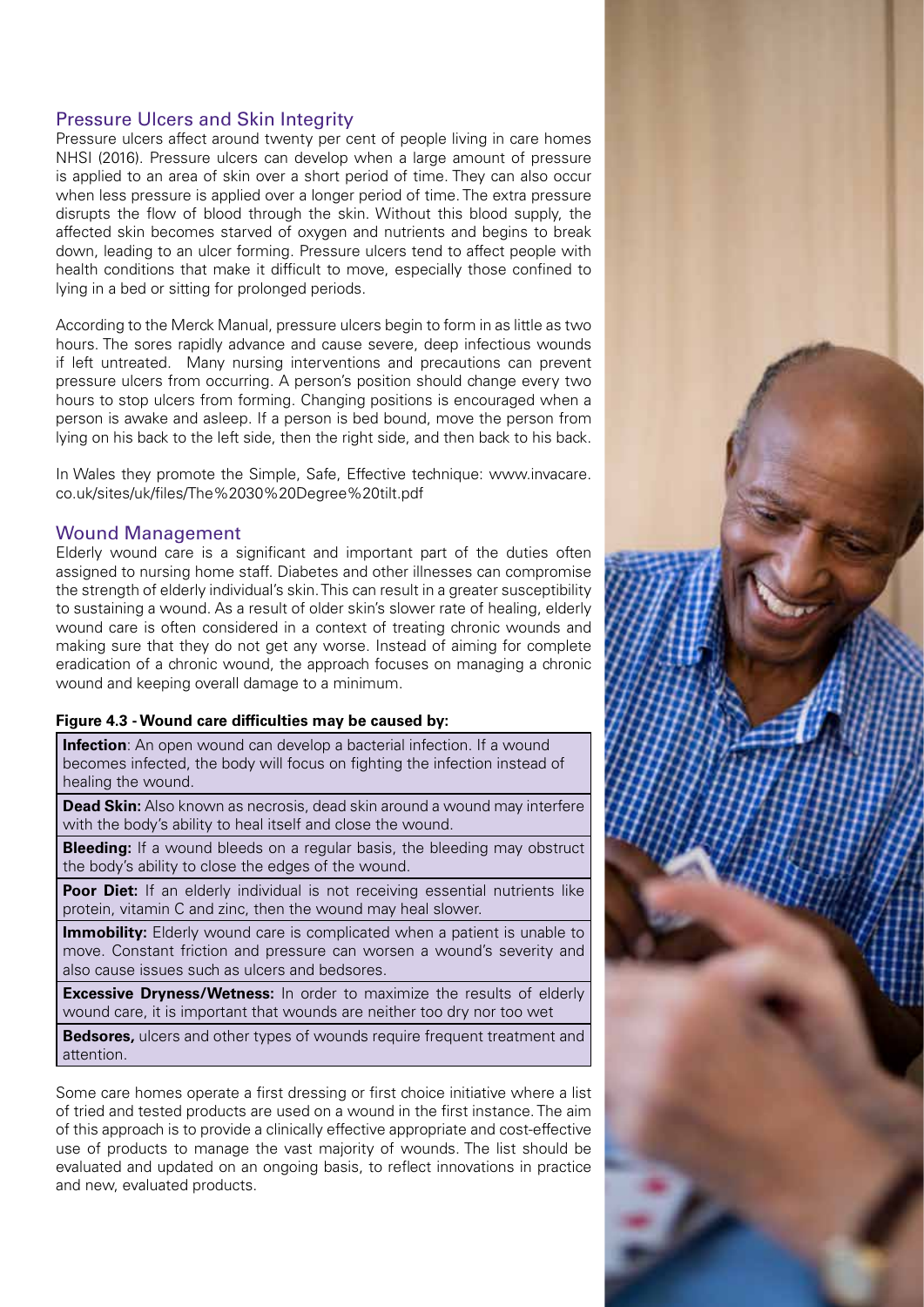II Dysfunctional bladder and bowels are seen as part and of the ageing, process and can sometimes be wrongly assessed as a result. and can sometimes be wrongly assessed as a result.

#### Hydration and Nutrition

Making sure that older people have nutritious food and drinks is essential to good care and vital to the contribution for people recovering from illness and for those at risk of malnutrition. The British Association for Parenteral and Enteral Nutrition (BAPEN) advocates that:

- Malnutrition must be actively identified through screening and assessment;
- Malnourished individuals and those at risk of malnutrition must have appropriate care pathways;
- Frontline staff in all care settings must receive appropriate training on the importance of good nutritional care; and
- Organisations must have management structures in place to ensure best nutritional practice.

# Bladder and Bowel Management / Incontinence

Dysfunctional bladder and bowels are seen as part and of the ageing, process and can sometimes be wrongly assessed as a result. This can lead to some conditions being mis-diagnosed and left untreated, as the routine of using incontinence products becomes normal practice. (Tannenbaum et al, 2013). Nurses can utilise in depth assessment skills to ensure that the causes of incontinence are fully investigated and in the first instance good management and prevention. Even when a cure is not achievable, optimum methods of incontinence management can produce 'social continence'; alleviate embarrassment of preserve resident dignity.

#### Management of Acute Ill Health

As a registered nurse working in a care home, you will need to develop skills of assessing residents with chronic illnesses as well as acute exacerbations of ill health of individuals or an outbreak of infectious illness, such as acute respiratory or gastrointestinal infection such as norovirus.

Individual acute illness assessment skills will be vital to ensure that you react and refer the patient to the appropriate assistance promptly to avoid unnecessary hospital admission. These skills will require development over time and come with experience of the sudden decline in a chronically ill resident, and would not be something you would be expected to be an expert in whist making the transition into your new role.

People living in care homes are especially vulnerable to infections and severe disease because:

- Residents are often elderly and frail with other underlying diseases;
- Infections can spread rapidly in care homes due to the close contact between residents and, without adequate infection control, carers can unintentionally facilitate the spread of infection between residents;

An outbreak of infection in a care home can therefore rapidly cause significant morbidity and mortality and requires prompt investigation and management.

The guidance below provides advice to staff working in care homes on the management of respiratory-related outbreaks in Nursing and Residential Care Homes and Norovirus (also known as the winter vomiting virus).

Public Health Agency (2015) Care Home Guidance for managing outbreaks of Acute Respiratory Illness: http://www.fluawareni.info/sites/default/files/Care%20 Home%20Guidance%20October%202015%20 %281%29.pdf

Public Health Agency (2013) Norovirus Incidents & Outbreaks in Nursing and Residential Homes: http://www. publichealth.hscni.net/sites/default/files/Norovirus%20 Incident%20Outbreak%20Pack%20from%20Duty%20 Room%20Oct%202013.pdf

It is also important that you are aware of your local authority/ CCG guidance on managing outbreaks in care homes: NICE (2016) Sepsis Guidance in the older people: http://www.bmj.com/content/bmj/suppl/2016/08/11/bmj. i4030.DC1/sepsis\_nice\_v70\_web.pdf

#### Delirium

Delirium is a common disorder in older people and one of the main causes of hospital admission that can be life threatening NICE (2010). Raising awareness of this sometimes fluctuating and acute syndrome is vital in the care home setting, as is can sometimes go undiagnosed.

#### **What is delirium?**

Delirium is a state of mental confusion that can happen if you become medically unwell. It is also known as an 'acute confusional state'. Medical problems, surgery and medications can all cause delirium. It often starts suddenly and usually lifts when the condition causing it gets better.

Delirium is more common in people who:

- are older
- have memory problems
- have poor hearing or eyesight
- have recently had surgery
- have a terminal illness
- have an illness of the brain, such as infection, strike or a head injury.

The most common causes of delirium are:

- a urine or chest infection
- having a high temperature
- side-effects of medicine like pain killers and steroids
- dehydration, low salt levels, low haemoglobin (anaemia)
- liver or kidney problems
- suddenly stopping drugs or alcohol
- major surgery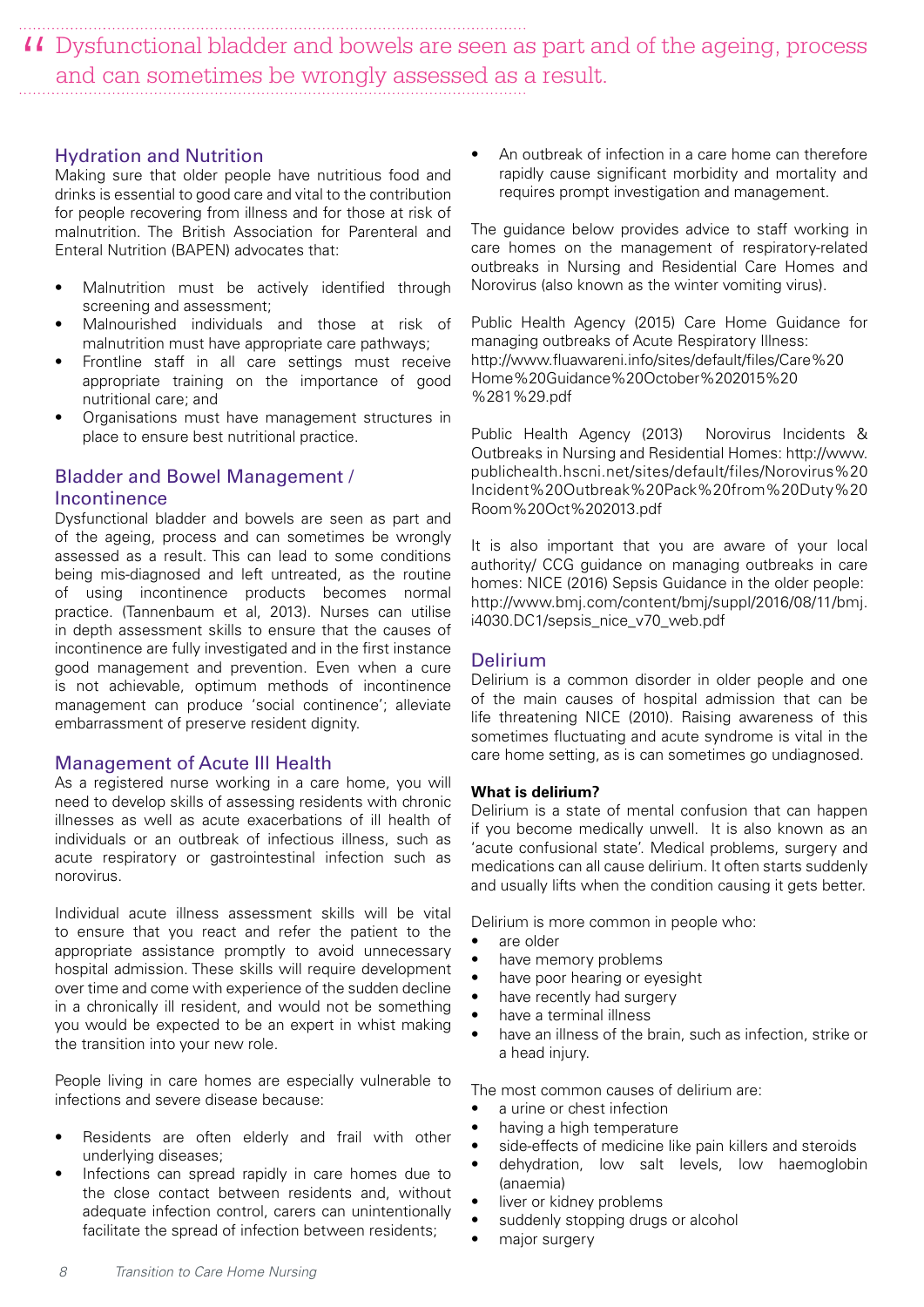- epilepsy
- brain injury or infection
- terminal illness
- constipation
- being in an unfamiliar place.

# Frailty as a Long Term Condition

Frailty affects older people in many ways and hinders their ability to live independently and to maintain social interactions, and is often related to a decline in mental health. Frailty is closely linked to an increased risk of falls and consequent fractures. It can also lead to social isolation, a need for social care and ultimately transition from home into a residential or nursing care setting.

Frailty can be difficult to define and older people can present with a combination of:

- Accumulated impairments in physical, mental or environmental wellbeing
- A diagnosis of dementia can indicate frailty even when the resident's physical state does not
- Weak muscles and conditions like arthritis, poor eyesight, deafness and memory problems.
- They typically walk slowly, get exhausted quickly and struggle to get out of a chair or climb stairs. Slow walking speed is a simple test that could help; taking more than five seconds to walk four metres is highly indicative of frailty.
- People with frailty have a substantially increased risk of falls, disability, long-term care and death.

There are several recognised assessment tools used to identify and manage frailty:

- **Edmonton Frailty Scale**
- The Age UK website has more information: http://www.ageuk.org.uk/

The language and management of frailty can act as barriers to engaging with older people who may not perceive themselves, or wish to be defined by a term that is often associated with increased vulnerability and dependency. Older persons may not recognise themselves as living with frailty and there is evidence that older people do not want to be considered as 'frail', although happy to accept that they are an older person.

# Moving and Handling

Work within care homes will require various types of moving and handling tasks as you assist residents with their activities of daily living. Assessing moving and handling risks are key to ensuring that both residents and staff remain safe and injury free. You may need to seek specialist advice on how to assist some residents with specific moving and handling needs. Sources of advice include occupational therapists and physiotherapists; manual handling advisers and ergonomists with experience in health and social care; professional bodies and organisations.

Things you will need to consider when looking at your overall moving and handling requirements within the care home include:

- the type and frequency of moving and handling tasks
- the range and amount of equipment needed, equipment storage and maintenance
- staff required for moving and handling, and their competence and training
- the environment, e.g. flooring, ramps, lighting, space restrictions etc;

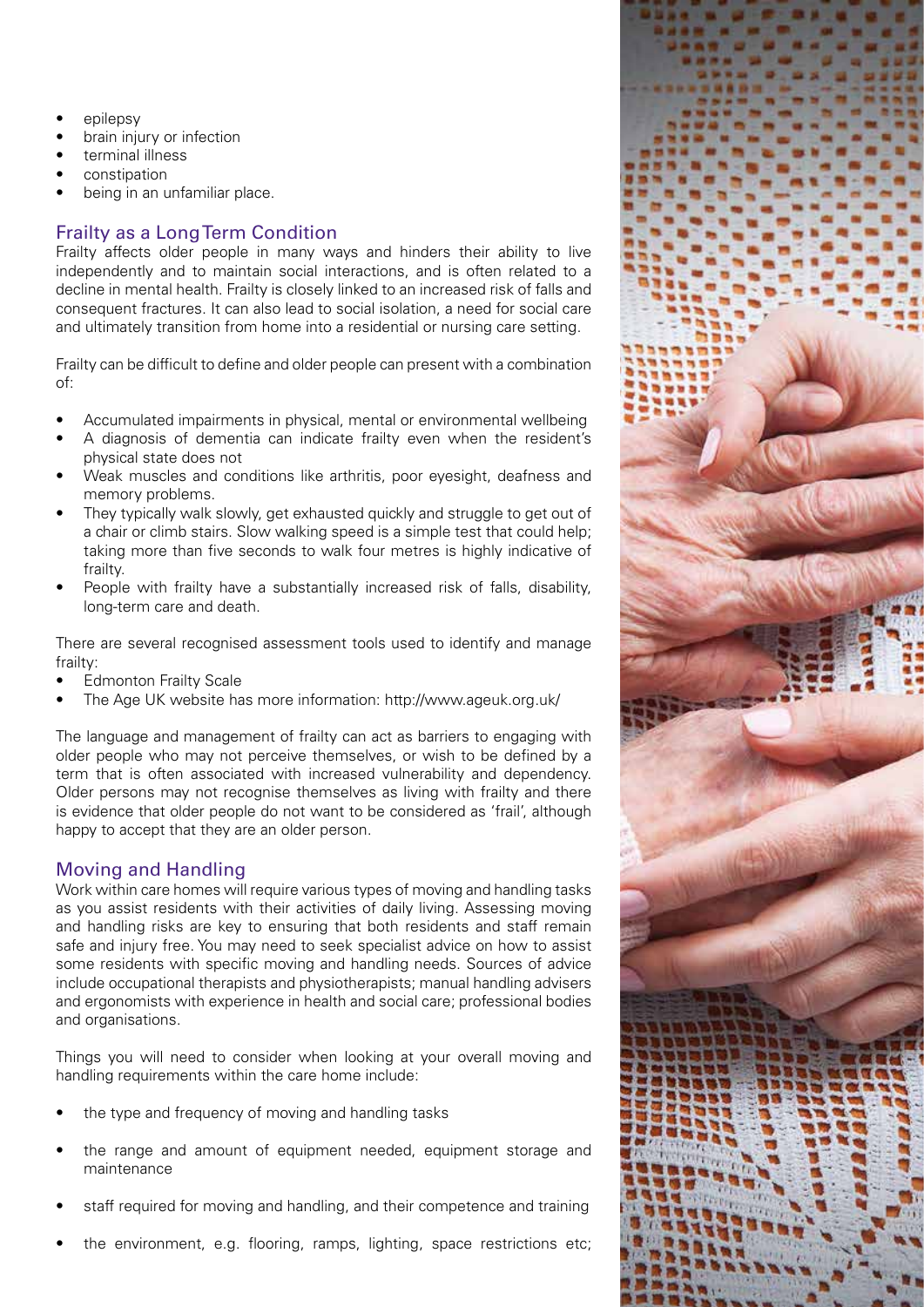II Falls are the largest cause of emergency hospital admissions for older people, and significantly impact on long term outcomes. and significantly impact on long term outcomes.

moving and handling in the event of emergencies, such as fire evacuations.

#### Falls

Falls are the largest cause of emergency hospital admissions for older people, and significantly impact on long term outcomes, e.g. being a major precipitant of people moving from their own home to long-term nursing or residential care, (King's Fund 2014). Falls are increasingly common with age and frailty and must form part of a prevention care plan for patients living in care homes<sup>4</sup>.

In North Wales, they have developed a Prevention and Management for Falls in Care Homes Pathway. This comprehensive resource pack addresses all aspects of falls assessment and collaborative approaches to care in the care home setting.

#### Loneliness and Social Isolation

Loneliness and social isolation are often discussed in the same sentence. However, they mean different things. Loneliness can be understood as an individual's personal state of mind, where they feel and perceive themselves to be lonely. Social isolation refers to separation from social or familial contact, community involvement, or access to services. It is therefore possible to be isolated without being lonely, and to be lonely without being isolated. Older people are particularly vulnerable to loneliness and social isolation and the impact on their health can be detrimental to their quality of life. Social isolation is associated with raised blood pressure, poor physical health, increased mortality and poorer mental health including depression, suicide and dementia.

#### **Depression**

Depression in older people may sometimes be more difficult to detect as symptoms can be non - specific e.g. tiredness, forgetfulness, malaise or insomnia which may well be identified as part of the ageing process. As many as one in four older people have symptoms of depression Age UK (2016). Treatment with antidepressants may not be appropriate because of potential drug interactions and toxicity, which can lead, for example, to an increased risk of falls.

#### Enhancing Wellbeing and Maintaining Ability

There is a growing emphasis on enabling care home residents to live well and to maintain their current state of health, to ensure the best possible quality of life, and being proactive and preventative in their care. It is therefore a requirement for health care professionals to detect problems early, prevent avoidable health problems such as falls, and quickly treat any acute illness to avoid potentially serious consequences.

#### Cultural, Spiritual and Sexual Needs

Spiritual, cultural and religious needs play an important part in many older people's lives and should not be underestimated when considering a patient's health and wellbeing. Religion and spirituality can play an important role in guiding the lives of older people and can assist in establishing meaning to their lives. Cultural belief systems can also help with explanations of illness and causal factors. It is with this in mind when delivering resident care that these aspects are considered and discussed with residents to assist you further in building a meaningful relationship.

There is now more emphasis on sexuality and intimacy amongst care home residents, the impact on a person's self-esteem and mental health cannot be underestimated. This is particularly pertinent for lesbian, gay, bisexual or transgender people who might be less likely to disclose their sexuality.

#### End of Life Care

End of life care is central to the care provided by registered nurses within a care home. It requires an active compassionate approach that treats comforts and supports individuals who are dying from progressive or chronic life-threatening conditions.

The term 'end of life care' includes wider aspects of care of the dying e.g. supportive, palliative and terminal care that could go on for the last weeks, months or years of life. Macmillan nurses and palliative care nurses will be included in the wider multi-disciplinary primary care team and will work closely with GPs and other nurses in sharing expert knowledge and providing support when caring for those patients at the end of life.

#### Palliative Care

Palliative care is care of residents with serious illness from which recovery is not expected. Dealing with pain and other symptoms is important, but palliative care also looks at the person as a whole, including their overall sense of wellbeing as well as their physical condition. The goal of palliative care is to achieve the best quality of life for patients and their families, even if that life is likely to be short. The elements of palliative care should be introduced as soon as possible alongside other treatments and not just during the last few days or hours of somebody's life. Palliative care tackles four main types of need that may arise towards the end of life, both when death is the result of serious illness and when it is the natural 'closing down' that can happen to frail older people.

These needs are:

- **Physical** managing symptoms such as pain, sickness, tiredness or loss of appetite; good 'tender loving care' such as preventing pressure sores;
- **Psychological** giving emotional support to the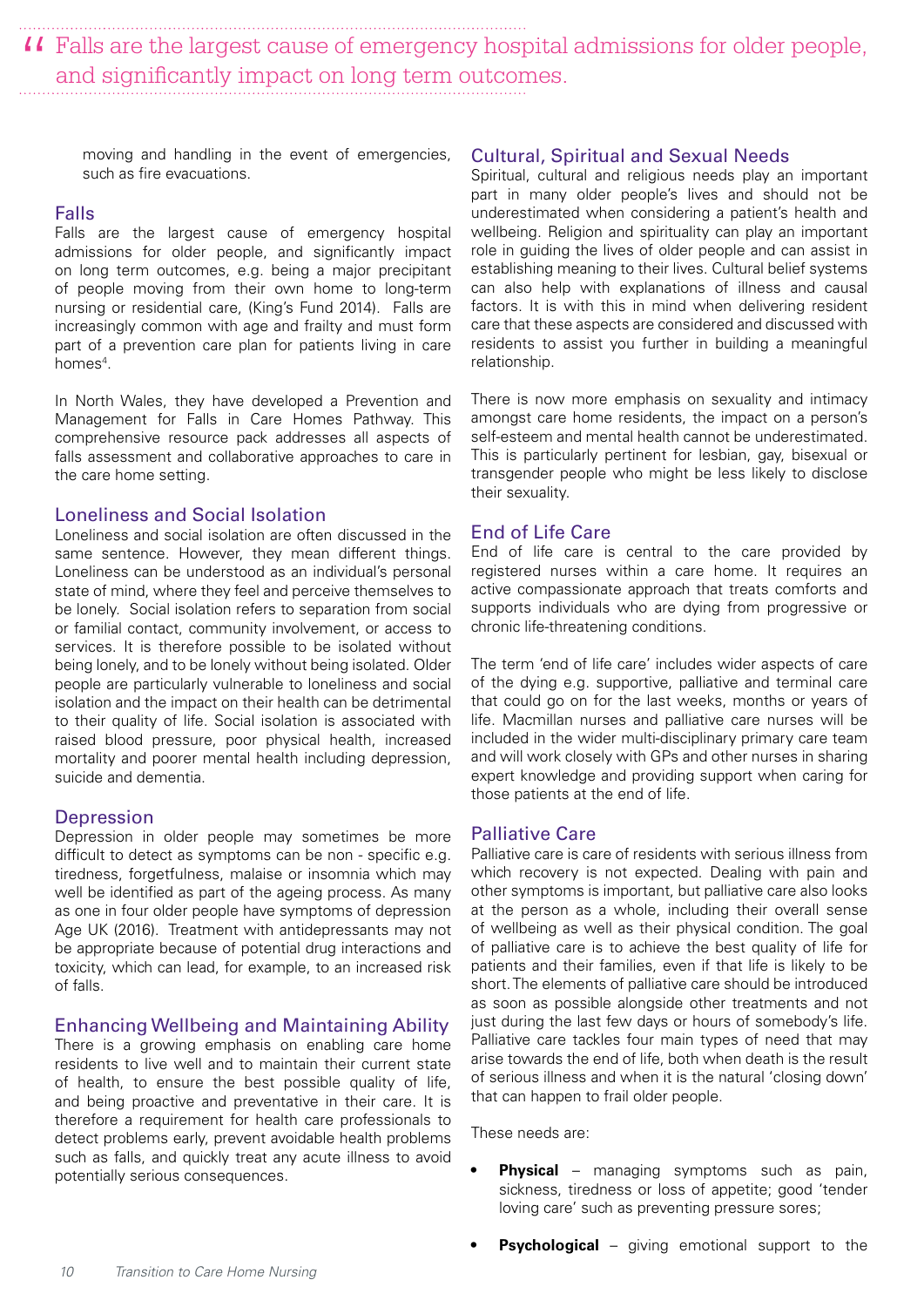resident and those who care about them, giving time to listen to them and understand their concerns;

- **Social** giving support and advice on practical matters such as getting their affairs in order;
- **Spiritual** a need to explore thoughts about the meaning of life, or concerns about what happens after death.

End of life care for a resident in a care home should also ensure it meets national standards as laid out in Ambitions for Palliative and End of Life Care: A national framework for local action 2015-2020. This report by NHS England with the backing of 26 national health organisations agreed what good quality care at end of life looked like for residents and set key ambitions for palliative care in England.

#### **Figure 4.4 – Six Principles of 'Ambitions for Palliative and End of Life Care: A national Framework for local action 2015-20205 '**

#### The six key principles are:

- 1. Each person is seen as an individual
- 2. Each person gets fair access to care
- 3. Maximising comfort and wellbeing
- 4. Care is coordinated
- 5. All staff are prepared to care
- 6. Each community is prepared to help

The charity Marie Curie has launched a new online resource for health and social care professionals who do not have expertise in palliative and end of life care. It is the first time that a comprehensive and robust suite of end of life care material has been made available free, quickly and easily accessible all in one place.

Visit the Marie Curie Palliative Care Knowledge Zone to get the information and support you need when caring for someone with a terminal illness: www. mariecurie.org.uk/knowledgezone.

In Wales there is National End of Life Care Programme Guidance (2010) – The Route to Success in end of life care - achieving quality in care homes. Six Steps to Success – Programme for Care Homes.

# Resuscitation Decisions in a Care Home

Whilst working in a care home there will be many discussions regarding resuscitation decisions and advanced decisions to refuse treatment, and as a nurse, working within this environment it will be important for you to have a clear understanding regarding your organisations policy if a resident is found in a position of collapse. As often the sole clinician on duty, you will need to be able to recognise clear directives regarding such decisions and interventions.

There are many different protocols for initiating or withholding resuscitation and here are some areas of resident care to consider when contributing to these decisions:

- **Mental Capacity**
- Consent
- **Expectations**
- **Rights**
- Quality of Life.

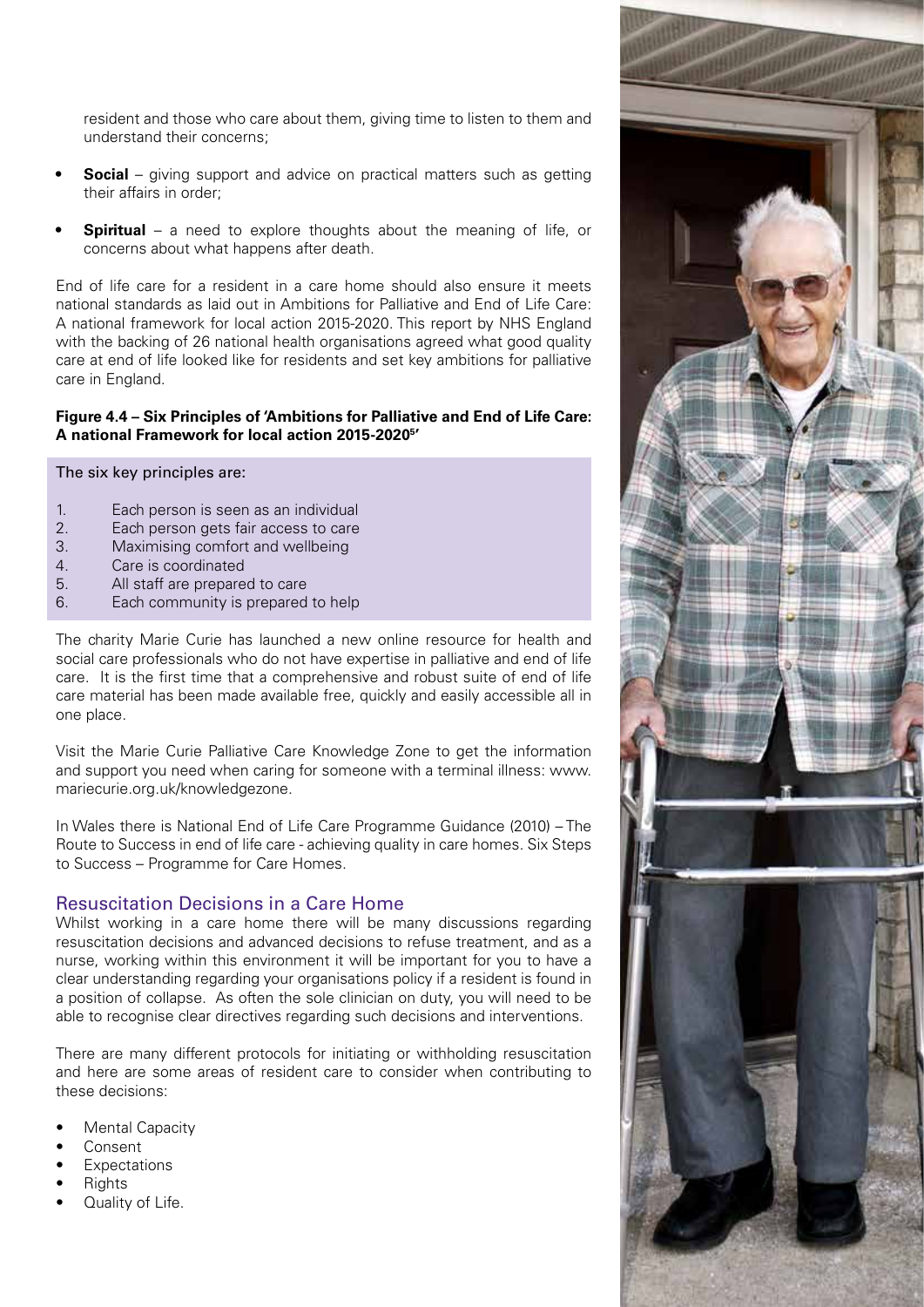# Loneliness and social isolation are often discussed in the same sentence. " However, they mean different things.

Decisions relating to cardiopulmonary resuscitation - Guidance from the British Medical Association, the Resuscitation Council (UK) and the Royal College of Nursing (previously known as the 'Joint Statement') 3rd edition (1st revision) 2016.

**Reflection trigger point – what would you do if?**  These reflection triggers are for you to get together with your mentor and if appropriate other team members to debate possible solutions. They could be used as a basis for a discussion or even a teaching session. We are aware that the solutions to these triggers may vary from one Care Home to another according to local policy and procedure. We are also aware that there may be no 'right or wrong' answers to how certain situations might be tackled and therefore it will be for you as a qualified nurse to apply your thinking within the parameters of your own professional practice.

- You have been dressing a wound of a resident for the last two weeks. On this occasion, you notice that the wound looks inflamed around the peripheries and the resident complains of more pain. What would you do?
- You have been caring for a resident that has dysphagia and you notice that at meal times, it is becoming increasingly more difficult to feed the resident and they appear to be losing weight. How might you address this?
- You discover that a patient has been given the wrong medication over a period of time, and that each nurse has followed on from the original error. How would you go about alerting this?
- A sudden death where resuscitation status is not in place.

# Building your resilience to maintain patient focus

As a registered nurse in a care home, you will have to establish a personal authority and assertiveness in order to influence other health and social care professionals, colleagues and patients to promote care. Being assertive means respecting yourself and other people, seeing people as equal to you, not better or less important than you. The goal of this assertive behaviour in this context is to stand up for residents rights and act as an advocate. Being assertive does not always mean you get what you want, but it can help you achieve a compromise. You will need to develop a deeper degree of self-awareness, selfbelief in your ability to convey information with confidence and conviction.

In this work, it is very important to access support on a regular basis, even if you don't feel you need it. Caring for older people who have multiple complex needs can be mentally and physically demanding at times and you need to be aware that this may impact on your own emotional wellbeing. Remember that your colleagues are experienced in this kind of caring and can be a 'listening ear' if you begin to feel overwhelmed. Supervision or case meetings are essential forums to air your thoughts and feelings about a patient. It gives a chance to share with colleagues any challenges you are facing when providing care and brainstorm solutions.

# Summary

This chapter has focused upon the fundamentals of nursing in a care home with nursing and the responsibilities of the registered nurse to ensure that quality care is being delivered at all times. It has highlighted the complexities of

caring for people with multiple long-term conditions and the approaches and nursing skills and knowledge needed.

The chapter gives you an understanding about the value of being a strong health advocate, and the importance of continuing to develop your learning to provide the best possible patient-centered care for older people

# Further resources

- The Health Foundation Inspiring Improvement website for more information www.health.org.uk
- Quality Statement 1 NICE Guidance on Person Centred Care Planning – Home Care for Older People – June 2016.
- Framework for Person Centred Care (McCormack & McCance 2017, pg42)
- McCormack, B. & McCance, T (2017) Person Centred Practice in Nursing and Healthcare: Theory and Practice. 2nd Edition. Chichester: Wiley Blackwell.
- NHS (2016) New Care Model The framework for enhanced health in care homes https://www. england.nhs.uk/wp-content/uploads/2016/09/ehchframework-v2.pdf
- NHS (2014) Five Year View www.england.nhs.uk/wpcontent/uploads/2014/10/5yfv-web.pdf
- Ambitions for Palliative and End of Life Care The National Palliative and End of Life Care Partnership is a national network of organisations who together created this strategy for better end of life care.
- Mortimer, J., & Green, M. (2015) Briefing: The Health and Care of Older People in England 2015 . http:// www.cpa.org.uk/cpa/docs/AgeUK-Briefing-TheHealth andCareofOlderPeopleinEngland-2015.pdf
- NICE (2017) Care of dying adults in the last days of life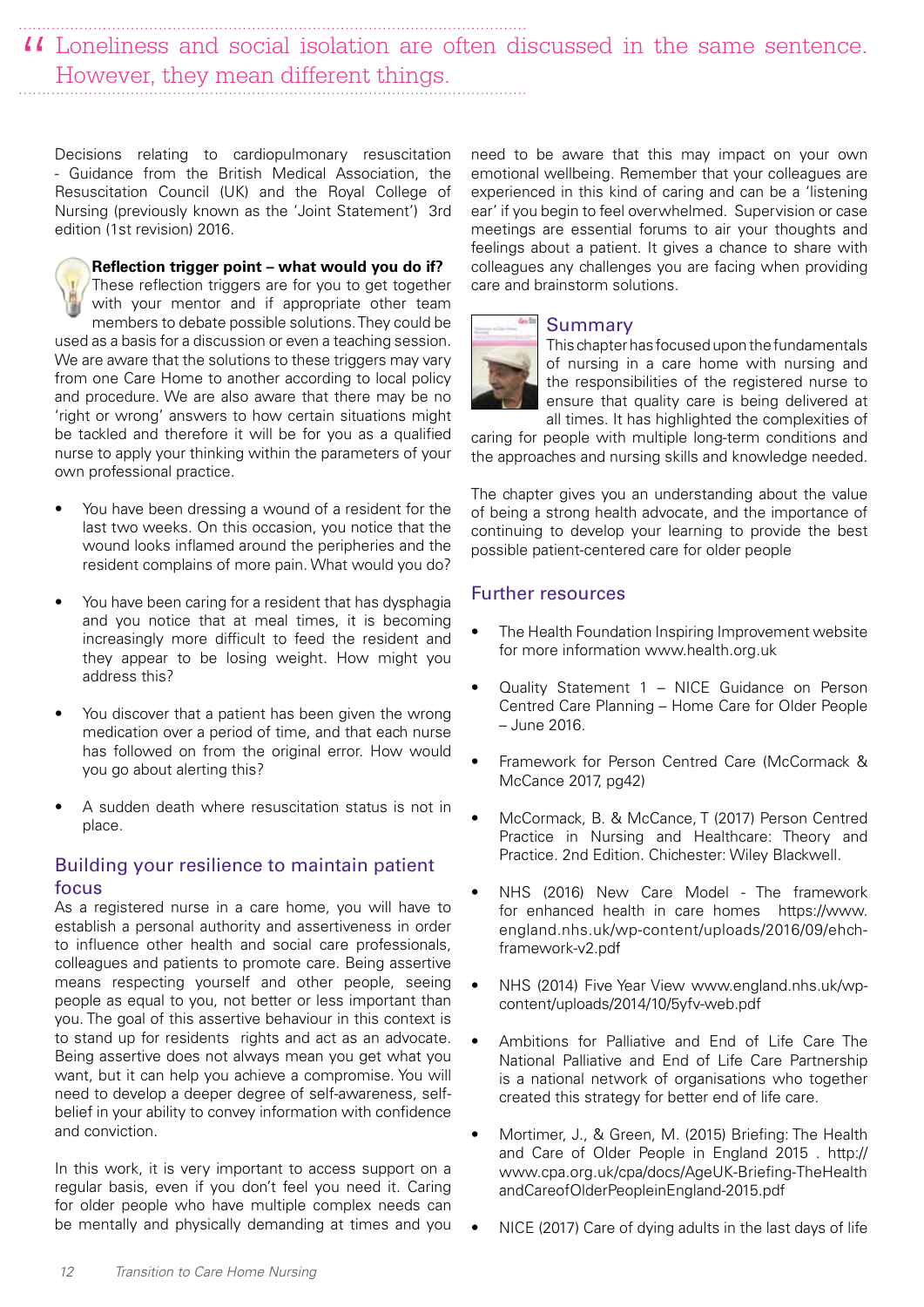https://www.nice.org.uk/guidance/qs144/resources/care-of-dying-adultsin- the-last-days-of-life-pdf-75545479508677

- NHSE Quick Guide: Clinical Input into Care Homes Transforming urgent and emergency care services in England http://www.nhs.uk/NHSEngland/ keogh-review/Documents/quick-guides/Quick-Guide-clinical-input-to-carehomes.pdf
- King's Fund ( 2014) Making our health and care systems fit for an ageing population https://www.kingsfund.org.uk/sites/default/files/field/field\_ publication\_file/making-health-care-systems-fit-ageing-population-oliverfoot-humphries-mar14.p
- British Geriatric Society (2012) Quality care for older people with urgent and emergency care needs: 'The silver book'
- Leadership Alliance for the Care of Dying People (2014) One Chance to Get it Right https://www.gov.uk/government/uploads/system/uploads/ attachment\_data/file/323188/One\_chance\_to\_get\_it\_right.pdf
- NHSI (2016) Stop the pressure helping to prevent pressure ulcers: http://nhs.stopthepressure.co.uk/care-homes.html
- NICE Guidelines Quality statement 1: Pressure ulcer risk assessment in hospitals and care homes with nursing: https://www.nice.org.uk/guidance/ qs89/chapter/quality-statement-1-pressure-ulcer-risk-assessment-inhospitals-and-care-homes-with-nursing
- Malnutrition Matters Meeting Quality Standards in Nutritional Care (2010)

http://www.bapen.org.uk/pdfs/bapen\_pubs/mm-toolkit-exec-summary.pdf

- Burns, J. (2016) Patient safety and hydration in the care of older people, Nursing Older People, 28, (4), pp. 21-24. 7.
- Chaudhury H, Hung L, Rust T, Wu S. (2016) Do physical environmental changes make a difference? Supporting person-centered care at mealtimes in nursing homes. Dementia (London). 2016 Jan 12.
- Lee, A. (2016) Identifying and managing constipation in older people, Nursing and Residential Care, 16, (8), pp. 366-369.
- NHSE (2015) Excellence in Continence Care Practical guidance for commissioners, providers, health and social care staff and information for the public
- British Geriatrics Society (2010) Continence Care in Residential and Nursing Homes http://www.bgs.org.uk/bladdersnbowels/subjectreference/ bladderbowel/continencenursinghomes
- Tannenbaum C, Agnew R, Benedetti A, Thomas D, Van Den Heuvel E ( 2013) Effectiveness of continence promotion for older women via community organisations BMJ Publishing .
- RCGP and BGS (2017) Integrated Care for People with Frailty Innovative approaches in practice.
- British Geriatrics Society (2017) Fit for Frailty Part 1http://www.bgs.org.uk/ fit-for-frailty/resources/campaigns/fit-for-frailty/fff-headlines
- NHS England (2014) Safe compassionate care for frail older people using an integrated care pathway – practical guidance for commissioners, providers

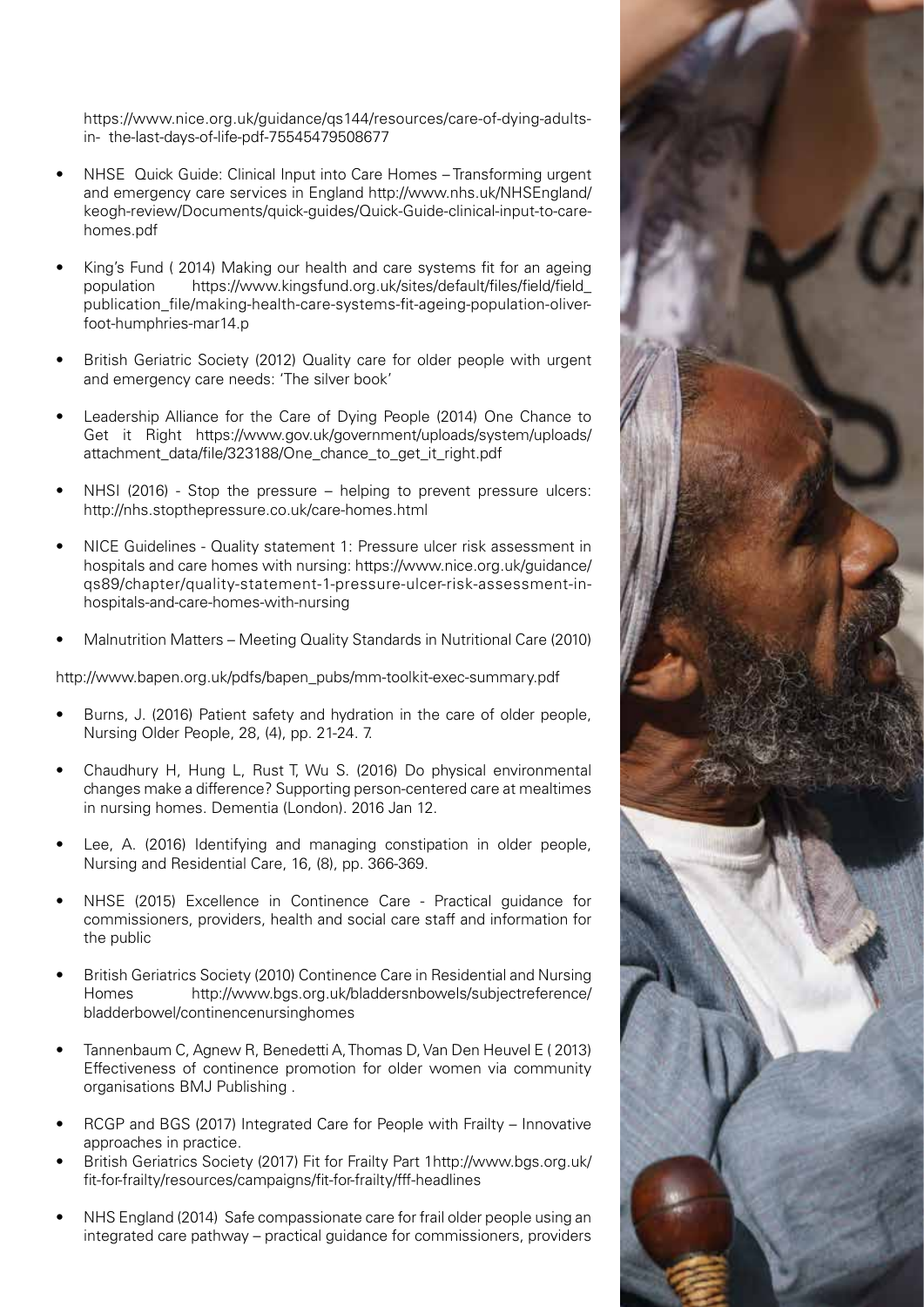II Being assertive does not always mean you get what you want, but it can help you achieve a compromise. you achieve a compromise.

and nursing, medical and allied health professional leaders.

- Mental wellbeing of older people in care homes https://www.nice.org.uk/guidance/qs50
- Depression in older adults http://www. rcpsych.ac.uk/healthadvice/problemsdisorders/ depressioninolderadults.aspx
- Age UK (2016) Your mind matters ideas and tips for emotional wellbeing http://www.ageuk.org.uk/ Documents/EN-GB/Information-guides/AgeUKIG56\_ Your\_mind\_matters\_inf.pdf?epslanguage=en-GB?dtrk=true
- Queenscourt.org.uk http://queenscourt.org.uk/spirit/- A resource to explore religious beliefs.
- Older People's Understanding of Sexuality (OPUS) Research Initiative: http://www.micra.manchester. ac.uk/research/projects-and-groups/opus/
- NICE Guidelines CG103 (2010). Delirium: diagnosis, prevention and management.
- Recognising and Preventing Delirium A Quick Guide for Care Home Managers: https://www.scie.org.uk/ publications/ataglance/recognising-and-preventingdelirium.asp
- https://www.nscphealth.co.uk/edmontonscale-pdf
- Perna et al. (2017) Performance of Edmonton Frail Scale on frailty assessment: its association with multi-dimensional geriatric conditions assessed with specific screening tools. (BMC Geriatrics)
- https://bmcgeriatr.biomedcentral.com/track/ pdf/10.1186/s12877-016-0382-3?site=bmcgeriatr. biomedcentral.com
- Kenneth Rockwood Professor of Geriatric Medicine developed, early screening, and frailty diagnostic tool.
- Rockwood Clinical Frailty Scale https://www.cgakit. com/fr-1-rockwood-clinical-frailty-scale
- SCIE and NICE (2017) Improving oral health for adults in care homes – A quick guide for care home managers.

#### References

1. McCormack & McCance 2017, p.20

2. The Senses Framework: improving care for older people through a relationship-centred approach. Getting Research into Practice (GRiP) Report No 2. NOLAN, M. R., BROWN, J., DAVIES, S., NOLAN, J. and KEADY, J (2006) http://shura.shu.ac.uk/280/1/PDF\_Senses\_Framework\_ Report.pdf

3. Waterhouse, C. (2016) A basic understanding of dysphagia in neuroscience nursing, British Journal of Neuroscience Nursing, 12, (2), pp S10 – S1

4. NICE Guidance (2015) Falls in older people: https://pathways.nice.org.uk/pathways/preventing-falls-inolder-people

5. National Palliative and End of Life Care Partnership, 2015, Ambitions for Palliative and End of Life Care: A national framework for local action 2015-2020, [pdf] Available at: <http://endoflifecareambitions.org.uk/wpcontent/uploads/2015/09/Ambitions-for-Palliative-and-Endof-Life-Care.pdf> [Accessed 19 December 2016].